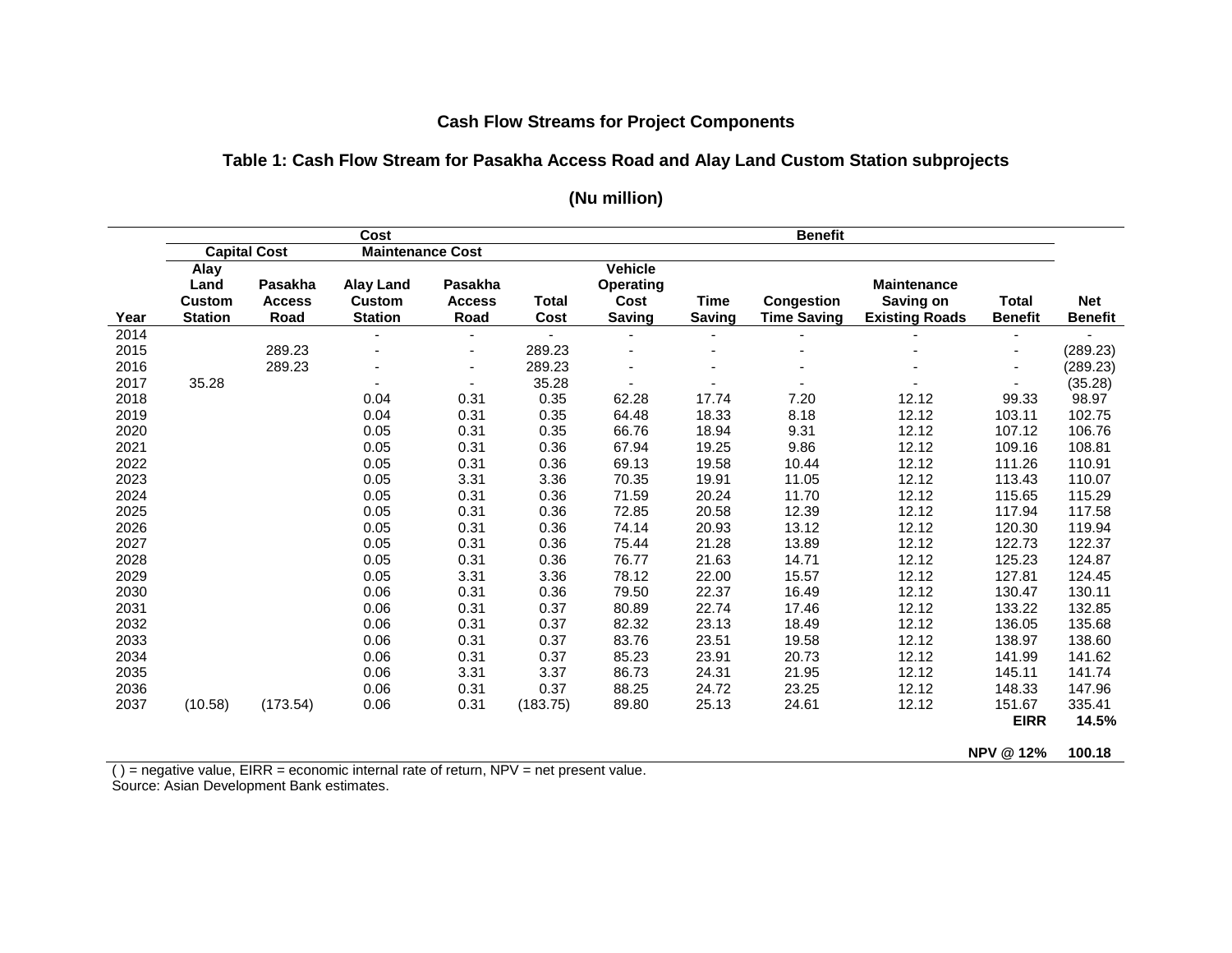# **Table 2: Cash Flow Stream for Mini Dry Port and Phuentsholing Bypass Road subprojects**

|      |                     |                          | Cost                              |                       |                      | <b>Benefit</b>                |                                                                   |                                                                                |                                                             |                              |                                                   |                                |                              |
|------|---------------------|--------------------------|-----------------------------------|-----------------------|----------------------|-------------------------------|-------------------------------------------------------------------|--------------------------------------------------------------------------------|-------------------------------------------------------------|------------------------------|---------------------------------------------------|--------------------------------|------------------------------|
|      | <b>Capital Cost</b> |                          | <b>Maintenance Cost</b>           |                       |                      |                               | <b>Mini Dry Port</b>                                              |                                                                                | <b>Phuentsholing Bypass Road</b>                            |                              |                                                   |                                |                              |
| Year | Mini<br>Dry<br>Port | <b>Bypass</b><br>Road    | <b>Mini</b><br><b>Dry</b><br>Port | <b>Bypass</b><br>Road | <b>Total</b><br>Cost | Idle<br>Time<br><b>Saving</b> | <b>Reduction</b><br>in Losses<br>of<br><b>Perishable</b><br>Goods | <b>Vehicle</b><br><b>Operating</b><br><b>Cost and</b><br>Time<br><b>Saving</b> | <b>Vehicle</b><br><b>Operating</b><br>Cost<br><b>Saving</b> | <b>Time</b><br><b>Saving</b> | <b>Congestion</b><br><b>Time</b><br><b>Saving</b> | <b>Total</b><br><b>Benefit</b> | <b>Net</b><br><b>Benefit</b> |
| 2014 |                     | 10.58                    |                                   | ٠                     | 10.58                | $\blacksquare$                |                                                                   |                                                                                |                                                             |                              |                                                   |                                | (10.58)                      |
| 2015 | 5.15                | 44.29                    |                                   | $\blacksquare$        | 49.43                |                               |                                                                   |                                                                                |                                                             |                              |                                                   |                                | (49.43)                      |
| 2016 | 69.97               | 116.32                   |                                   | $\blacksquare$        | 186.29               |                               |                                                                   |                                                                                |                                                             |                              |                                                   |                                | (186.29)                     |
| 2017 | 83.64               | 170.52                   |                                   | $\blacksquare$        | 254.16               |                               |                                                                   |                                                                                |                                                             |                              |                                                   |                                | (254.16)                     |
| 2018 |                     | 87.91                    | 12.03                             | $\mathbf{r}$          | 99.93                | 13.99                         | 22.67                                                             | 2.74                                                                           |                                                             |                              |                                                   | 39.40                          | (60.54)                      |
| 2019 |                     |                          | 13.15                             | 0.71                  | 13.86                | 16.30                         | 23.57                                                             | 2.83                                                                           | 2.96                                                        | 2.02                         | 46.16                                             | 93.84                          | 79.98                        |
| 2020 |                     | $\overline{\phantom{a}}$ | 14.43                             | 0.71                  | 15.14                | 19.00                         | 24.50                                                             | 2.92                                                                           | 3.06                                                        | 2.09                         | 52.49                                             | 104.06                         | 88.92                        |
| 2021 |                     |                          | 15.60                             | 0.71                  | 16.32                | 22.14                         | 25.47                                                             | 3.02                                                                           | 3.16                                                        | 2.16                         | 55.58                                             | 111.53                         | 95.21                        |
| 2022 |                     |                          | 16.89                             | 0.71                  | 17.60                | 23.60                         | 25.99                                                             | 3.07                                                                           | 3.21                                                        | 2.20                         | 58.85                                             | 116.92                         | 99.32                        |
| 2023 |                     |                          | 18.72                             | 0.71                  | 19.43                | 25.16                         | 26.51                                                             | 3.12                                                                           | 3.27                                                        | 2.23                         | 62.32                                             | 122.61                         | 103.18                       |
| 2024 |                     |                          | 20.24                             | 0.71                  | 20.95                | 26.82                         | 27.05                                                             | 3.17                                                                           | 3.32                                                        | 2.27                         | 65.99                                             | 128.62                         | 107.67                       |
| 2025 |                     |                          | 21.90                             | 0.71                  | 22.61                | 28.59                         | 27.60                                                             | 3.23                                                                           | 3.38                                                        | 2.31                         | 69.87                                             | 134.98                         | 112.37                       |
| 2026 |                     |                          | 23.69                             | 7.63                  | 31.32                | 30.48                         | 28.16                                                             | 3.28                                                                           | 3.44                                                        | 2.35                         | 73.99                                             | 141.69                         | 110.37                       |
| 2027 |                     |                          | 25.65                             | 0.71                  | 26.36                | 32.49                         | 28.73                                                             | 3.33                                                                           | 3.49                                                        | 2.39                         | 78.34                                             | 148.78                         | 122.42                       |
| 2028 |                     |                          | 28.47                             | 0.71                  | 29.18                | 34.64                         | 29.32                                                             | 3.39                                                                           | 3.55                                                        | 2.43                         | 82.95                                             | 156.28                         | 127.10                       |
| 2029 |                     |                          | 30.80                             | 0.71                  | 31.51                | 36.93                         | 29.91                                                             | 3.45                                                                           | 3.61                                                        | 2.47                         | 87.84                                             | 164.20                         | 132.70                       |
| 2030 |                     | $\blacksquare$           | 33.47                             | 0.71                  | 34.18                | 39.36                         | 30.52                                                             | 3.51                                                                           | 3.67                                                        | 2.51                         | 93.01                                             | 172.58                         | 138.40                       |
| 2031 |                     | $\overline{a}$           | 36.24                             | 0.71                  | 36.95                | 41.96                         | 31.14                                                             | 3.56                                                                           | 3.73                                                        | 2.55                         | 98.48                                             | 181.44                         | 144.49                       |
| 2032 |                     | $\blacksquare$           | 39.25                             | 0.71                  | 39.96                | 44.74                         | 31.78                                                             | 3.62                                                                           | 3.80                                                        | 2.59                         | 104.28                                            | 190.81                         | 150.85                       |
| 2033 |                     | $\blacksquare$           | 43.62                             | 0.71                  | 44.33                | 47.69                         | 32.43                                                             | 3.69                                                                           | 3.86                                                        | 2.64                         | 110.42                                            | 200.72                         | 156.39                       |
| 2034 |                     | $\overline{a}$           | 47.21                             | 7.63                  | 54.84                | 50.84                         | 33.09                                                             | 3.75                                                                           | 3.93                                                        | 2.68                         | 116.92                                            | 211.21                         | 156.37                       |
| 2035 |                     |                          | 51.12                             | 0.71                  | 51.83                | 54.20                         | 33.76                                                             | 3.81                                                                           | 3.99                                                        | 2.73                         | 123.81                                            | 222.30                         | 170.46                       |
| 2036 |                     |                          | 55.38                             | 0.71                  | 56.09                | 57.78                         | 34.45                                                             | 3.87                                                                           | 4.06                                                        | 2.77                         | 131.10                                            | 234.03                         | 177.94                       |
| 2037 | (47.63)             | (118.19)                 | 60.01                             | 0.71                  | (105.09)             | 61.59                         | 35.16                                                             | 3.94                                                                           | 4.13                                                        | 2.82                         | 138.81                                            | 246.45                         | 351.54                       |
|      |                     |                          |                                   |                       |                      |                               |                                                                   |                                                                                |                                                             |                              | <b>EIRR</b>                                       |                                |                              |
|      |                     |                          |                                   |                       |                      |                               |                                                                   |                                                                                |                                                             |                              | <b>NPV @ 12%</b>                                  |                                | 103.43                       |

### **(Nu million)**

( ) = negative value, EIRR = economic internal rate of return, NPV = net present value. Source: Asian Development Bank estimates.

## **Table 3: Cash Flow Stream for Nganglam–Dewathang section of Southern East–West Highway Subproject**